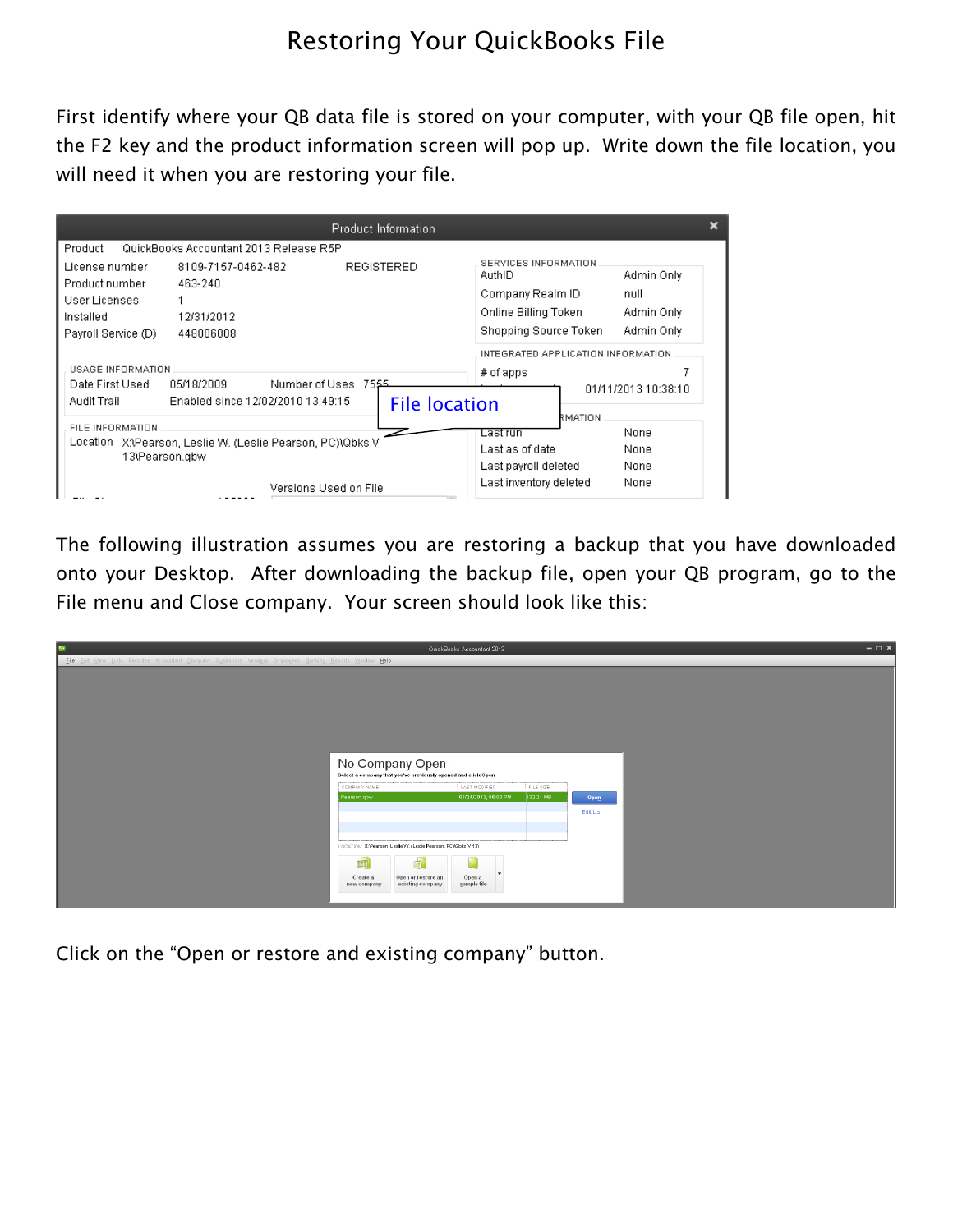|             | Open or Restore Company                                                                                                                                                                                                                                                                                                                                                                                                                                                                                                                                  |  |
|-------------|----------------------------------------------------------------------------------------------------------------------------------------------------------------------------------------------------------------------------------------------------------------------------------------------------------------------------------------------------------------------------------------------------------------------------------------------------------------------------------------------------------------------------------------------------------|--|
|             | What type of file do you want to open or restore?<br>Open a company file<br>• Open a regular company file (.qbw)<br>. Open an Accountant's Copy working file (.qba)<br>◉ Restore a backup copy!<br>• Restore a backup file (.qbb)<br>• Restore files from an online backup<br>Restore a portable file<br>• Re-create a company file that was stored as a portable file (.qbm)<br>Convert an Accountant's Copy Transfer File<br>• Select an Accountant's Copy Transfer File (.QBX)<br>- Convert it to an Accountant's Copy working file(.QBA) and save it |  |
| <b>Back</b> | <b>Next</b><br>Help<br>Cancel<br>Finish                                                                                                                                                                                                                                                                                                                                                                                                                                                                                                                  |  |

Click on Restore a backup file and then the Next button. Choose "Local backup".

|                                        |                                                                                               | Open Backup Copy                                  |                                                                   |  |         | $\blacksquare$    |
|----------------------------------------|-----------------------------------------------------------------------------------------------|---------------------------------------------------|-------------------------------------------------------------------|--|---------|-------------------|
| Look in:                               | <b>B</b> Desktop                                                                              |                                                   |                                                                   |  | · ODPE- |                   |
| $\odot$<br>My Recent<br>Documents<br>B | <b>Ci</b> My Documents<br>My Computer<br>My Network Places<br><b>COutlookBackup</b><br>⊿≸ Biz |                                                   | 圖 Scan- To Be Named<br>圖 Scanned<br><b>o</b> Scans<br>Server Data |  |         |                   |
| Desktop                                | <b>B</b> Business<br>a≰Data                                                                   |                                                   |                                                                   |  |         |                   |
| My Documents                           | <b>B</b> Individual<br><b>B</b> ITC<br><b>品</b> My Documents                                  | a Data on 'Pearson File Server (Lpcpa-fsrvr)' (Z) |                                                                   |  |         |                   |
| My Computer                            | Hall My Documents (2)                                                                         |                                                   |                                                                   |  |         |                   |
|                                        | File name:                                                                                    | ".QBB                                             |                                                                   |  | ▼       | Open              |
| My Network<br>Places                   | Files of type:                                                                                | QBW Backup (*.QBB)                                |                                                                   |  |         | Cancel<br>$He$ lp |

Find your Backup file on your Desktop, click to highlight and then click the Open button.